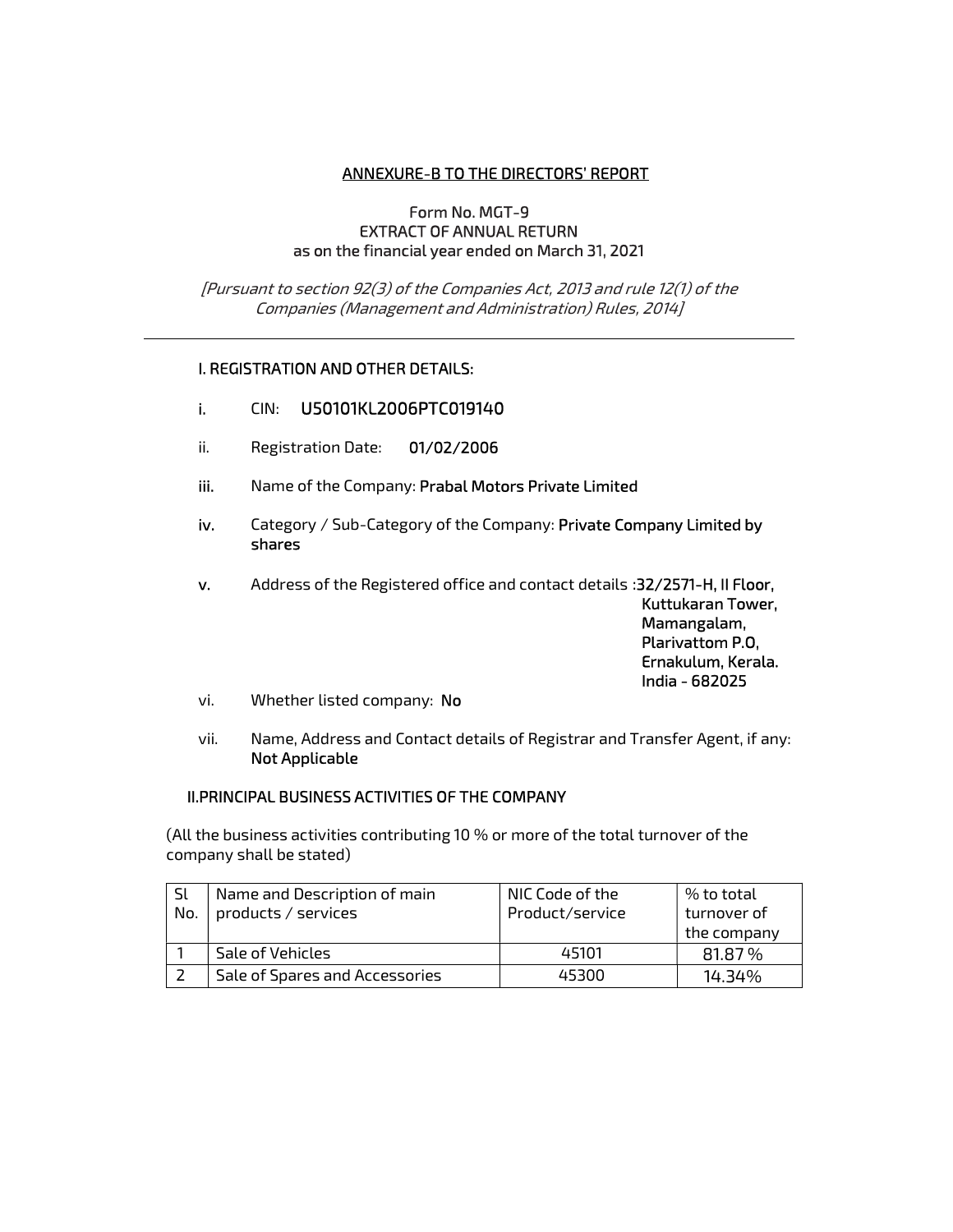### III.PARTICULARS OF HOLDING, SUBSIDIARY AND ASSOCIATE COMPANIES

| Sl<br>No | Name and Address of the $\setminus$<br>Company                                        | CIN/GLN               | Holding/<br>Subsidiary<br>/Associate | % of<br>share<br>s<br>held | <b>Applic</b><br>able<br><b>Sectio</b><br>n |
|----------|---------------------------------------------------------------------------------------|-----------------------|--------------------------------------|----------------------------|---------------------------------------------|
|          | Keracon Equipments Private<br>Limited,<br>Kuttukaran Centre,<br>Mamangalam, Kochi -25 | U51503KL2011PTC029161 | Holding                              | 100%                       | 2(46)                                       |

# V.SHARE HOLDING PATTERN (Equity Share Capital Breakup as percentage of Total Equity)

# i. Category-wise Share Holding

|                                                                                 |                          | No. of Shares held at the beginning of the year<br>[As on 31-March-2020] |                          |                          |                          | No. of Shares held at the end of the year [As on<br>31-March-2021] |                          |                           | $\%$<br>Change<br>during |
|---------------------------------------------------------------------------------|--------------------------|--------------------------------------------------------------------------|--------------------------|--------------------------|--------------------------|--------------------------------------------------------------------|--------------------------|---------------------------|--------------------------|
| Category of Shareholders                                                        | Demat                    | Physical                                                                 | Total                    | % of Total<br>Shares     | Demat                    | Physical                                                           | Total                    | $%$ of<br>Total<br>Shares | the<br>year              |
| A. Promoter s                                                                   |                          |                                                                          |                          |                          |                          |                                                                    |                          |                           |                          |
| $(1)$ Indian                                                                    |                          |                                                                          |                          |                          |                          |                                                                    |                          |                           |                          |
| a) Individual/HUF                                                               | $\overline{\phantom{a}}$ | $\overline{\phantom{a}}$                                                 | $\qquad \qquad -$        | $\overline{\phantom{a}}$ | $\overline{\phantom{a}}$ | $\blacksquare$                                                     | $\overline{\phantom{a}}$ | $\overline{\phantom{a}}$  |                          |
| b) Central Govt                                                                 | $\overline{\phantom{a}}$ | $\overline{\phantom{a}}$                                                 | $\overline{\phantom{a}}$ | $\overline{\phantom{a}}$ | $\overline{\phantom{a}}$ | $\overline{\phantom{a}}$                                           | $\overline{\phantom{0}}$ | $\overline{\phantom{a}}$  | $\overline{\phantom{a}}$ |
| c) State Govt(s)                                                                | $\overline{\phantom{a}}$ | $\overline{\phantom{a}}$                                                 | $\overline{\phantom{a}}$ | $\overline{\phantom{a}}$ | $\overline{\phantom{a}}$ | $\blacksquare$                                                     | $\overline{\phantom{a}}$ | $\overline{\phantom{a}}$  |                          |
| d) Bodies Corp.                                                                 | $\overline{\phantom{a}}$ | 10,000                                                                   | 10,000                   | 100%                     | $\blacksquare$           | 10,000                                                             | 10,000                   | 00%                       | $\blacksquare$           |
| e) Banks / Fl                                                                   | $\overline{\phantom{a}}$ | $\blacksquare$                                                           | $\overline{\phantom{a}}$ | $\overline{\phantom{a}}$ | $\blacksquare$           | $\overline{\phantom{a}}$                                           | $\overline{\phantom{a}}$ | $\overline{\phantom{a}}$  | $\overline{\phantom{a}}$ |
| f) Any other                                                                    | $\overline{\phantom{m}}$ | $\overline{\phantom{a}}$                                                 | $\overline{\phantom{a}}$ | $\overline{\phantom{m}}$ | $\overline{\phantom{a}}$ | $\overline{\phantom{a}}$                                           | $\overline{\phantom{a}}$ | $\overline{\phantom{a}}$  | $\overline{\phantom{a}}$ |
| Total shareholding of<br>Promoter (A)                                           | $\blacksquare$           | 10,000                                                                   | 10,000                   | 100%                     | $\blacksquare$           | 10,000                                                             | 10,000                   | 00%                       | $\overline{\phantom{a}}$ |
| <b>B. Public Shareholding</b>                                                   |                          |                                                                          |                          |                          |                          |                                                                    |                          |                           |                          |
| 1. Institutions                                                                 |                          |                                                                          |                          |                          |                          |                                                                    |                          |                           |                          |
| a) Mutual Funds                                                                 | $\overline{\phantom{a}}$ | $\blacksquare$                                                           | $\overline{\phantom{a}}$ | $\overline{\phantom{a}}$ | $\overline{\phantom{a}}$ | $\overline{\phantom{a}}$                                           | $\overline{\phantom{a}}$ | $\overline{\phantom{a}}$  | $\overline{\phantom{a}}$ |
| b) Banks / Fl                                                                   | $\overline{\phantom{a}}$ | $\overline{\phantom{a}}$                                                 | $\overline{\phantom{a}}$ | $\overline{\phantom{a}}$ | $\overline{\phantom{a}}$ | $\overline{\phantom{a}}$                                           | $\overline{\phantom{a}}$ | $\overline{\phantom{a}}$  | $\overline{\phantom{a}}$ |
| c) Central Govt                                                                 | $\overline{\phantom{a}}$ | $\overline{\phantom{a}}$                                                 | $\overline{\phantom{a}}$ | $\overline{\phantom{a}}$ | $\overline{\phantom{a}}$ | $\blacksquare$                                                     | $\blacksquare$           | $\blacksquare$            | $\blacksquare$           |
| d) State Govt(s)                                                                | $\overline{\phantom{a}}$ | $\blacksquare$                                                           | $\overline{\phantom{a}}$ | $\overline{\phantom{a}}$ | $\blacksquare$           | $\overline{\phantom{a}}$                                           | $\overline{\phantom{a}}$ | $\overline{\phantom{a}}$  | $\overline{\phantom{a}}$ |
| e) Venture Capital Funds                                                        | $\overline{\phantom{a}}$ | $\blacksquare$                                                           | $\overline{\phantom{a}}$ | $\blacksquare$           | $\blacksquare$           | $\overline{\phantom{a}}$                                           | $\overline{\phantom{a}}$ | $\overline{\phantom{a}}$  | $\overline{\phantom{a}}$ |
| f) Insurance Companies                                                          | $\overline{\phantom{a}}$ | $\overline{\phantom{a}}$                                                 | $\equiv$                 | $\equiv$                 | $\overline{\phantom{a}}$ | $\blacksquare$                                                     | $\blacksquare$           | $\blacksquare$            | $\blacksquare$           |
| g) Flls                                                                         | $\overline{\phantom{a}}$ | $\overline{\phantom{a}}$                                                 | $\overline{\phantom{a}}$ | $\overline{\phantom{a}}$ | $\overline{\phantom{a}}$ | $\blacksquare$                                                     | $\overline{\phantom{a}}$ | $\blacksquare$            | $\overline{\phantom{a}}$ |
| h) Foreign Venture Capital<br>Funds                                             | $\overline{\phantom{a}}$ | $\qquad \qquad -$                                                        | $\overline{\phantom{a}}$ | $\overline{\phantom{a}}$ | $\blacksquare$           | $\overline{\phantom{a}}$                                           | $\overline{\phantom{a}}$ | $\overline{\phantom{a}}$  | $\overline{\phantom{a}}$ |
| i) Others (specify)                                                             | $\blacksquare$           | $\blacksquare$                                                           | $\overline{\phantom{a}}$ | $\overline{\phantom{a}}$ |                          | $\overline{\phantom{a}}$                                           | $\overline{\phantom{0}}$ | $\blacksquare$            | $\blacksquare$           |
| Sub-total $(B)(1)$ :-                                                           | $\overline{\phantom{a}}$ | $\overline{\phantom{a}}$                                                 | $\overline{\phantom{a}}$ | $\overline{\phantom{a}}$ | $\overline{\phantom{a}}$ | $\overline{\phantom{a}}$                                           | $\overline{\phantom{a}}$ | $\overline{\phantom{a}}$  | $\overline{\phantom{a}}$ |
| 2. Non-Institutions                                                             |                          |                                                                          |                          |                          |                          |                                                                    |                          |                           | $\overline{\phantom{a}}$ |
| a) Bodies Corp.                                                                 | $\overline{\phantom{a}}$ | $\equiv$                                                                 | $\equiv$                 | $\overline{a}$           | $\overline{\phantom{a}}$ | $\equiv$                                                           | $\equiv$                 | $\equiv$                  | $\sim$                   |
| i) Indian                                                                       | $\overline{\phantom{a}}$ | $\overline{\phantom{a}}$                                                 | $\overline{\phantom{a}}$ | $\overline{\phantom{a}}$ | $\overline{\phantom{a}}$ | $\blacksquare$                                                     | $ \,$                    | $\overline{\phantom{a}}$  | $\overline{\phantom{a}}$ |
| ii) Overseas                                                                    | $\overline{\phantom{a}}$ | $\blacksquare$                                                           | $\overline{\phantom{a}}$ | $\overline{\phantom{a}}$ | $\blacksquare$           | $\overline{\phantom{a}}$                                           | $\blacksquare$           | $\overline{\phantom{a}}$  | $\blacksquare$           |
| b) Individuals                                                                  | $\blacksquare$           | $\overline{\phantom{0}}$                                                 | $\overline{\phantom{a}}$ | $\overline{\phantom{a}}$ | $\blacksquare$           | $\overline{\phantom{a}}$                                           | $\blacksquare$           | $\overline{\phantom{a}}$  | $\blacksquare$           |
| i) Individual shareholders<br>holding nominal share<br>capital up to Rs. 1 lakh |                          |                                                                          |                          |                          |                          |                                                                    |                          |                           |                          |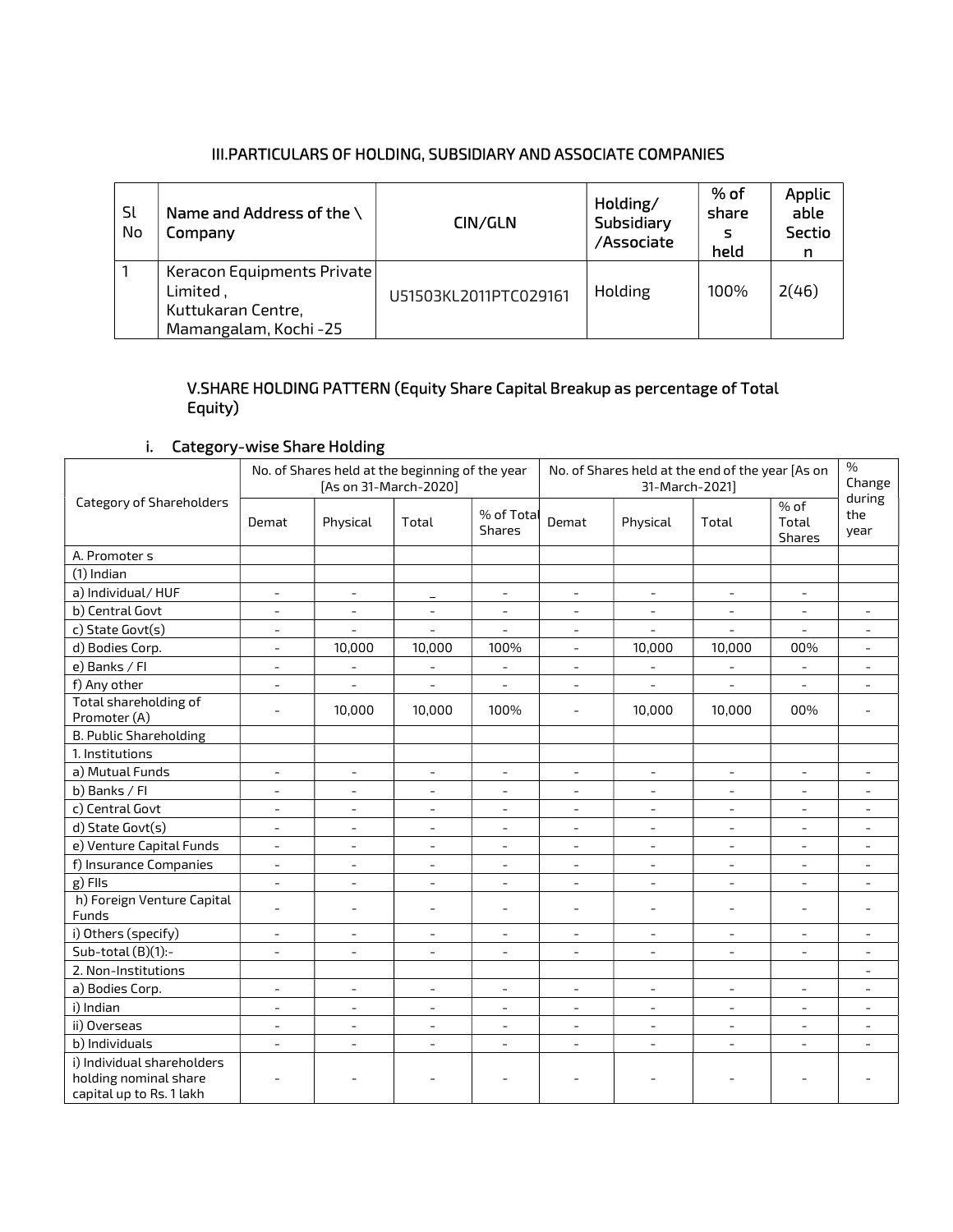| ii) Individual shareholders<br>holding nominal share<br>capital in excess of Rs 1<br>lakh |                          |        |        |      |                          |        |     |  |
|-------------------------------------------------------------------------------------------|--------------------------|--------|--------|------|--------------------------|--------|-----|--|
| c) Others (specify)                                                                       |                          |        |        |      |                          |        |     |  |
| Non Resident Indians                                                                      |                          |        |        |      | $\overline{\phantom{0}}$ |        |     |  |
| Overseas Corporate<br><b>Bodies</b>                                                       |                          |        |        |      |                          |        |     |  |
| Foreign Nationals                                                                         | $\overline{\phantom{0}}$ |        |        |      | $\overline{\phantom{0}}$ |        |     |  |
| <b>Clearing Members</b>                                                                   |                          |        |        |      |                          |        |     |  |
| Trusts                                                                                    |                          |        |        |      | ۰                        |        |     |  |
| Foreign Bodies - DR                                                                       |                          |        |        |      |                          | ۰      |     |  |
| Sub-total $(B)(2)$ :-                                                                     |                          |        |        |      |                          |        |     |  |
| <b>Total Public Shareholding</b><br>$(B)=(B)(1)+(B)(2)$                                   |                          |        |        |      | ۰                        |        |     |  |
| C. Shares held by<br>Custodian for GDRs &<br><b>ADRs</b>                                  |                          |        |        |      |                          |        |     |  |
| Grand Total (A+B+C)                                                                       |                          | 10,000 | 10,000 | 100% | 10,000                   | 10,000 | 00% |  |

# (ii) Shareholding of Promoter

| Sl  | Shareholder's          |               | Shareholding at the beginning of the |             |               | Shareholding at the end of the year. |             |        |
|-----|------------------------|---------------|--------------------------------------|-------------|---------------|--------------------------------------|-------------|--------|
| No. | <b>Name</b>            | year.         |                                      |             |               |                                      |             |        |
|     |                        | No. of        | % of total                           | %of Shares  | No. of        | % of total                           | %of Shares  | in     |
|     |                        | <b>Shares</b> | Shares of                            | Pledged $/$ | <b>Shares</b> | Shares of                            | Pledged $/$ | shareh |
|     |                        |               | the                                  | encumbere   |               | the                                  | encumbere   | olding |
|     |                        |               | company                              | d to total  |               | company                              | d to total  | during |
|     |                        |               |                                      | shares      |               |                                      | shares      | the    |
|     |                        |               |                                      |             |               |                                      |             | year.  |
| 1   | Keracon                | 9.999         | 99.999%                              |             | 9.999         | 99.999%                              |             |        |
|     | Equipments             |               |                                      |             |               |                                      |             |        |
|     | <b>Private Limited</b> |               |                                      |             |               |                                      |             |        |
| 2   | John K Paul            |               | 0.001%                               |             |               | 0.001%                               |             |        |
|     | (Keracon               |               |                                      |             |               |                                      |             |        |
|     | Equipments             |               |                                      |             |               |                                      |             |        |
|     | Private Limited)       |               |                                      |             |               |                                      |             |        |

# (iii) Change in Promoters' Shareholding

| Particulars                  | Shareholding during the year |               | <b>Cumulative Shareholding during</b> |               |  |  |
|------------------------------|------------------------------|---------------|---------------------------------------|---------------|--|--|
|                              |                              |               | the year.                             |               |  |  |
|                              | No. of shares.               | % of total    | No. of                                | % of total    |  |  |
|                              |                              | shares of the | shares.                               | shares of the |  |  |
|                              |                              | Company.      |                                       | Company.      |  |  |
| At the beginning of the year | 10.000                       | 100.00%       | 10.000                                | 100.00%       |  |  |
| Date wise Increase /         |                              |               |                                       |               |  |  |
| Decrease in Promoters        |                              |               |                                       |               |  |  |
| Shareholding during the year |                              |               |                                       |               |  |  |
| At the end of the year       | 10.000                       | 100.00%       | 10.000                                | 100.00%       |  |  |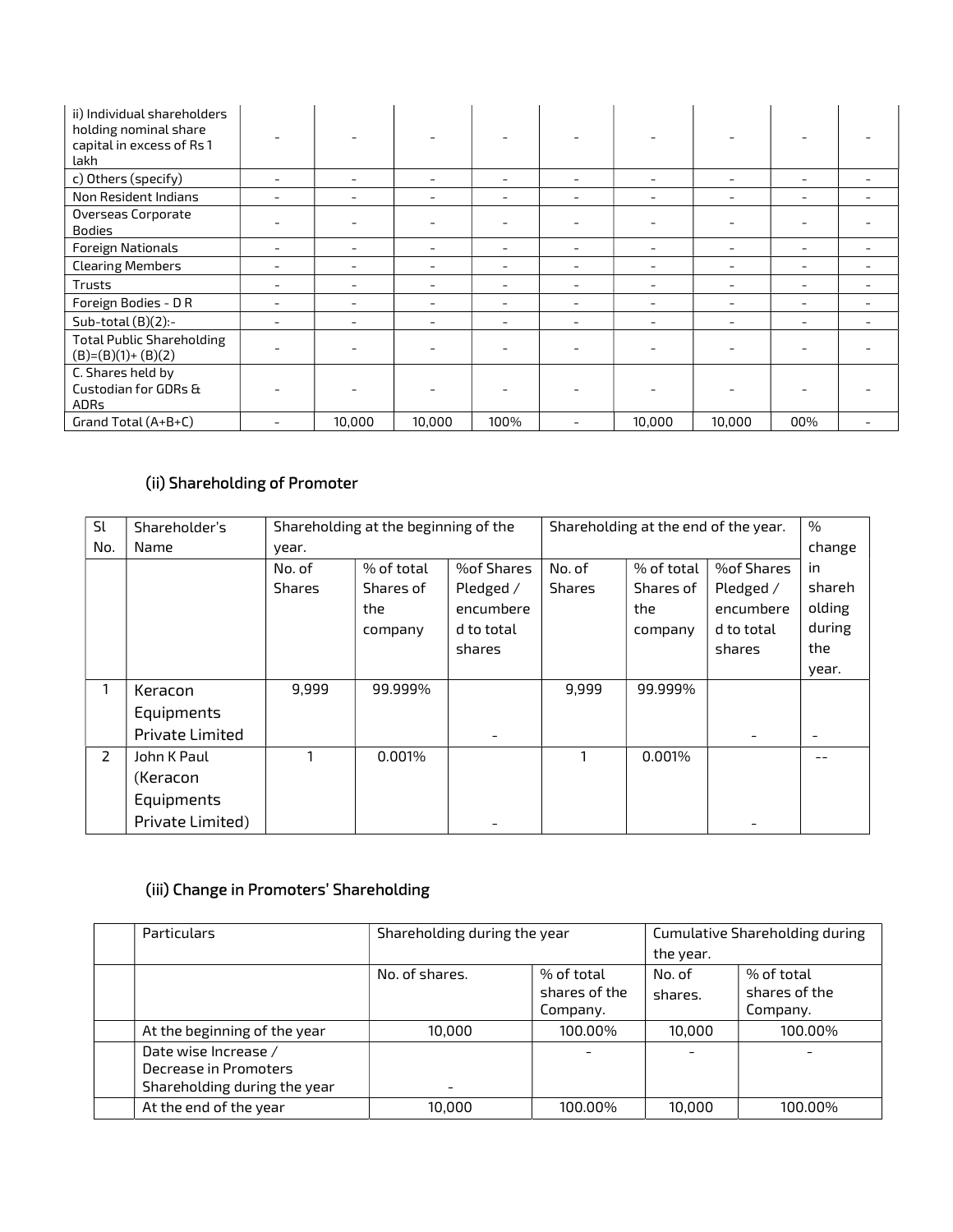# (iv) Shareholding Pattern of top ten Shareholders (Other than Directors, Promoters and Holders of GDRs and ADRs): NIL

| <b>SN</b> | For Each of the Top 10<br>Shareholders. | Shareholding during the year |                                      | <b>Cumulative Shareholding</b><br>during the Year. |                        |
|-----------|-----------------------------------------|------------------------------|--------------------------------------|----------------------------------------------------|------------------------|
|           |                                         | No. of                       | $%$ of total shares of the<br>No. of |                                                    | $%$ of total shares of |
|           |                                         | shares.                      | Company.                             | shares.                                            | the Company.           |
|           | At the beginning of the year            |                              |                                      |                                                    |                        |
|           | Date wise Increase / Decrease in        | Not Applicable.              |                                      |                                                    |                        |
|           | Shareholding during the year            |                              |                                      |                                                    |                        |
|           | At the end of the year                  |                              |                                      |                                                    |                        |

# (v) Shareholding of Directors and Key Managerial Personnel:

| Sl  | Shareholding of each Director and each | Shareholding during the |                   |         | <b>Cumulative Shareholding</b> |  |  |
|-----|----------------------------------------|-------------------------|-------------------|---------|--------------------------------|--|--|
| No. | Key Managerial Personnel.              | year                    |                   |         | during the year.               |  |  |
|     |                                        | No. of                  | % of total shares | No. of  | % of total shares              |  |  |
|     |                                        | shares.                 | of the Company.   | shares. | of the Company.                |  |  |
|     | John K Paul-Director                   |                         |                   |         |                                |  |  |
|     | At the beginning of the year           |                         | 0.001%            |         | 0.001%                         |  |  |
|     | Date wise Increase / Decrease in       |                         |                   |         |                                |  |  |
|     | Shareholding during the year           |                         |                   |         |                                |  |  |
|     | At the end of the year                 |                         | 0.001%            |         | 0.001%                         |  |  |
| 3.  | <b>Francis K Paul-Director</b>         |                         |                   |         |                                |  |  |
|     | At the beginning of the year           |                         |                   |         |                                |  |  |
|     | Date wise Increase / Decrease in       |                         |                   |         |                                |  |  |
|     | Shareholding during the year           |                         |                   |         |                                |  |  |
|     | At the end of the year                 |                         |                   |         |                                |  |  |

## V.INDEBTEDNESS –

Indebtedness of the Company including interest outstanding/accrued but not due for payment

|                                                        | (Amount in Rs.)                        |                              |          |                              |
|--------------------------------------------------------|----------------------------------------|------------------------------|----------|------------------------------|
|                                                        | Secured Loans<br>excluding<br>deposits | Unsecured Loans              | Deposits | Total<br><b>Indebtedness</b> |
| Indebtedness at the beginning of<br>the financial year |                                        | -                            |          |                              |
| i) Principal Amount                                    | 12,02,64,708                           | 3,57,48,795                  | 0        | 15,60,13,503                 |
| ii) Interest due but not paid                          | 3,99,593                               | -                            |          | 3,99,593                     |
| iii) Interest accrued but not due                      | 7,072                                  | -                            |          | 7,072                        |
| Total (i+ii+iii)                                       | 12,06,71,373                           | 3,57,48,795                  |          | 15,64,20,168                 |
| Change in Indebtedness during the                      |                                        |                              |          |                              |
| financial year                                         |                                        | $\qquad \qquad \blacksquare$ |          |                              |
| * Addition                                             | 11,84,19,839                           | -                            |          | 11,84,19,839                 |
| * Reduction                                            |                                        | -                            |          |                              |
| <b>Net Change</b>                                      |                                        | -                            |          |                              |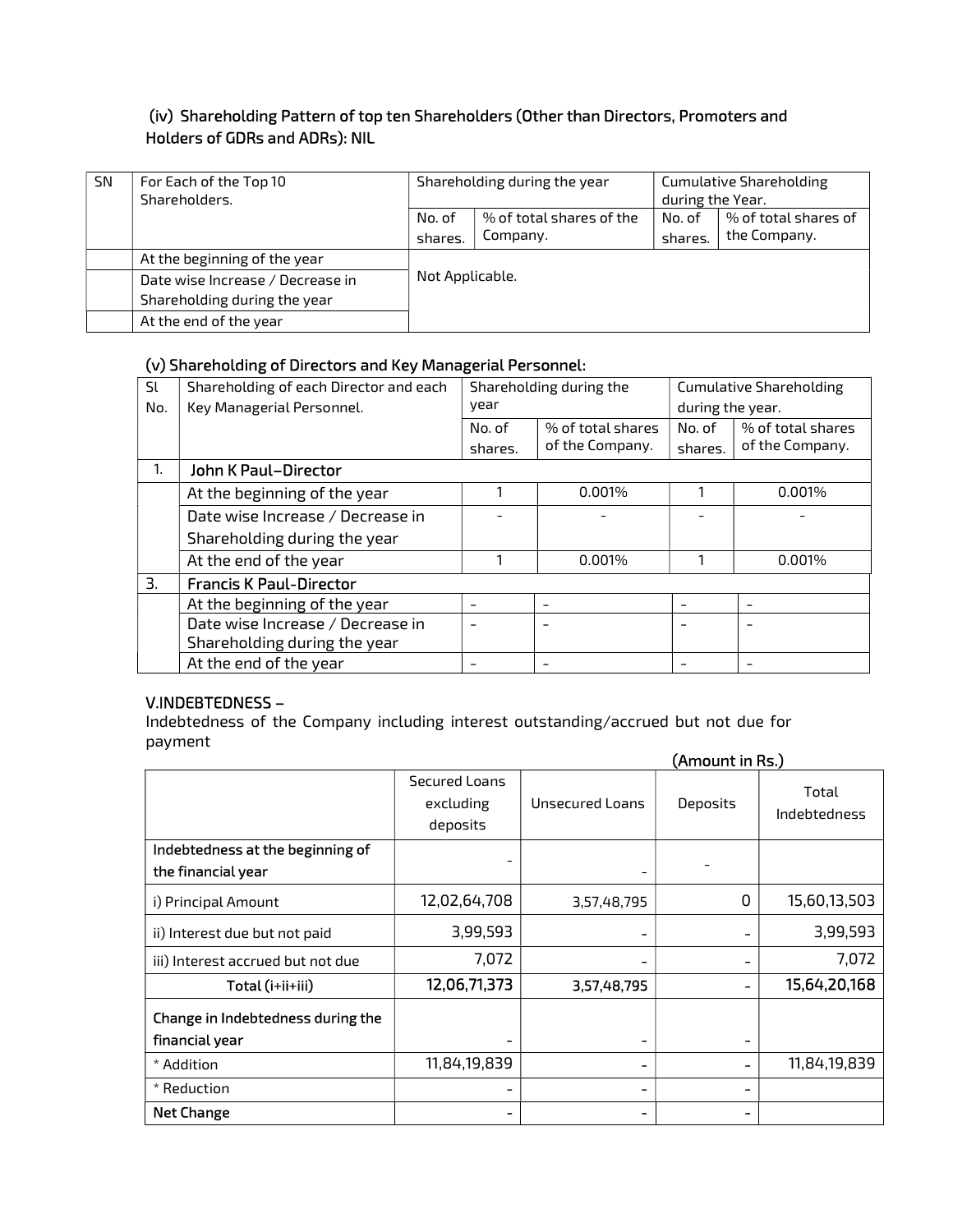| Indebtedness at the end of the    |              |                          |              |
|-----------------------------------|--------------|--------------------------|--------------|
| financial year                    |              | -                        |              |
| i) Principal Amount               | 22,49,08,909 | -                        | 22,49,08,909 |
| ii) Interest due but not paid     | 2,37,061     | $\overline{\phantom{a}}$ | 2,37,061     |
| iii) Interest accrued but not due | 7,417        | $\blacksquare$           | 7,417        |
| Total (i+ii+iii)                  | 22,51,53,387 | 3,57,48,795              | 26,09,02,182 |

## VI.REMUNERATION OF DIRECTORS AND KEY MANAGERIAL PERSONNEL-

### A. REMUNERATION TO MANAGING DIRECTOR, WHOLE-TIME DIRECTORS AND/OR MANAGER: (in millions)

|                |                                                                                        |                            | ,,,,,,,,,,,,,,,,,,,,,, |
|----------------|----------------------------------------------------------------------------------------|----------------------------|------------------------|
| SLNO           | Particulars of Remuneration                                                            | Name of MD/WTD/<br>Manager | <b>Total Amount</b>    |
|                |                                                                                        | ---- Not Applicable-----   |                        |
| 1              | Gross salary                                                                           |                            |                        |
|                | (a) Salary as per provisions contained in<br>section 17(1) of the Income-tax Act, 1961 |                            |                        |
|                | (b) Value of perquisites u/s 17(2) Income-<br>tax Act, 1961                            |                            |                        |
|                | (c) Profits in lieu of salary under section<br>17(3) Income- tax Act, 1961             |                            |                        |
| $\overline{2}$ | <b>Stock Option</b>                                                                    |                            |                        |
| 3              | Sweat Equity                                                                           |                            |                        |
| 4              | Commission                                                                             |                            |                        |
|                | - as % of profit                                                                       |                            |                        |
|                | - others, specify                                                                      |                            |                        |
| 5              | Others, please specify                                                                 |                            |                        |
|                | Total (A)                                                                              |                            |                        |
|                | Ceiling as per the Act                                                                 |                            |                        |

## B REMUNERATION TO OTHER DIRECTORS

| SN.           | Particulars of Remuneration                | Name of Directors<br>Total |                       |  |                     |
|---------------|--------------------------------------------|----------------------------|-----------------------|--|---------------------|
|               |                                            | Amount                     |                       |  |                     |
|               | Independent Directors                      |                            |                       |  |                     |
|               | Fee for attending board committee meetings |                            |                       |  |                     |
|               | Commission                                 |                            | - Not Applicable-·    |  |                     |
|               | Others, please specify                     |                            |                       |  |                     |
|               | Total $(1)$                                |                            |                       |  |                     |
| $\mathcal{L}$ | Other Non-Executive Directors              | Mr. John K<br>Paul         | Mr. Francis<br>K Paul |  | <b>Total Amount</b> |
|               | Fee for attending board committee meetings |                            |                       |  |                     |
|               | Commission                                 | Nil<br>Nil<br>Nil          |                       |  |                     |
|               | Others, please specify                     |                            |                       |  |                     |
|               | Total $(2)$                                |                            |                       |  |                     |